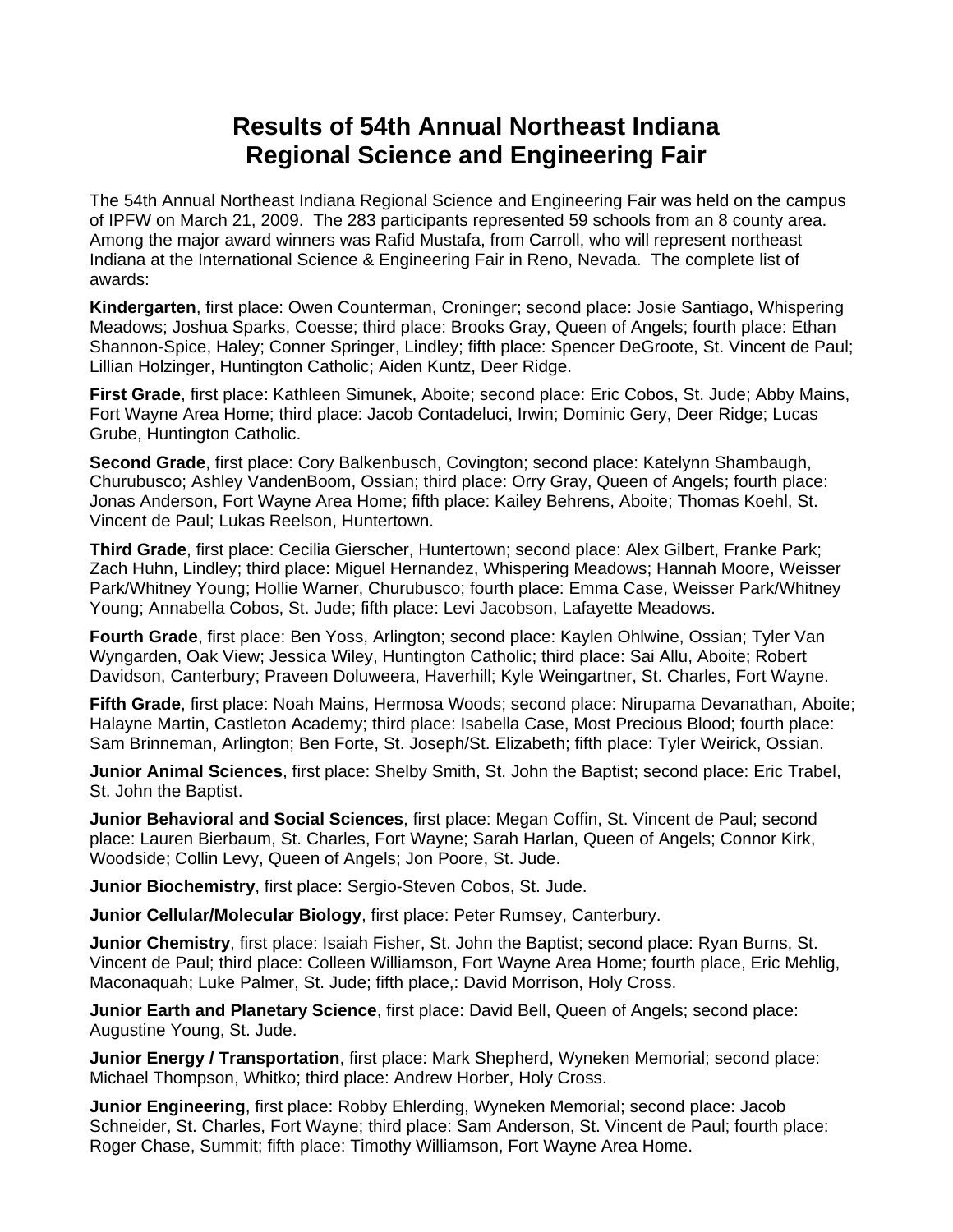**Junior Environmental Science**, first place: Emily Tallo, Canterbury; second place: Madeline Pollifrone, St. Vincent de Paul; third place: Vannessa Case, Memorial Park; Emily Jordan, Queen of Angels.

**Junior Medicine and Health**, first place: Jeremy Tatara, Woodside; second place: Sarah Bellavance, Canterbury; third place: Patrick Downs, Canterbury; Eileen Rasmussen, Summit; Karla Singer, Sharp Creek.

**Junior Microbiology**, first place: Zachary Schwaiger, St. Charles, Fort Wayne; second place: Robby DelBello, St. Jude; third place: Hannah Mudrack, Jefferson.

**Junior Physics and Astronomy**, first place: David Ryker, Canterbury; second place, Mikey Desch, St. Charles, Fort Wayne; third place: Isaac Case, Most Precious Blood; Kyle Williams, Summit; David Wuest, St. John the Baptist.

**Junior Plant Sciences**, first place: Wesley Hutson, Huntington Catholic; second place: Elyssa Warren, Fort Wayne Area Home; third place: Rhianna Slager, Summit.

**Junior Team**, first place: Nicholas Ridenour and Shane Vigar, Sharp Creek; second place: Brock Brenneman and Mitchell Gotsch, Holy Cross; Cassidy Miller and Bailey Sloan, Sharp Creek; third place: Madison Miller, Brittany Sloan, and Lindsi Ritchie, Sharp Creek; Faith Runge and Jordan Wilkes, Holy Cross.

**Senior Behavioral and Social Sciences**, first place: Adam Konger, Whitko.

**Senior Environmental Science**, first place: Rafid Mustafa, Carroll.

**American Chemical Society**, \$100 cash award and invitation to annual dinner meeting: Isaiah Fisher, St. John the Baptist.

**Arthur G. Kurtz Memorial Award**, sponsored by Kevin & Jill Kurtz, \$150 cash award: Rafid Mustafa, Carroll; \$100 cash award: Madeline Pollifrone, St. Vincent de Paul; \$50 cash award: Nirupama Devanathan, Aboite.

**ASM Materials Education Foundation**, certificate & medallion: Mark Shepherd, Wyneken Memorial.

**Association for Women Geoscientists**, certificate: Emily Jordan, Queen of Angels.

**Fort Wayne City Utilities and Solid Waste Management**, engraved plaque: Grace Hines, Croninger; Eddie Dahm, St. Vincent de Paul; Rafid Mustafa, Carroll; Emily Tallo, Canterbury.

**Fox Island Alliance**, membership, certificate, and \$25 cash award: Sergio-Steven Cobos, St. Jude; Rafid Mustafa, Carroll.

**Huntington University**, certificate and \$50 cash award: Ryan Burns, St. Vincent de Paul; Adam Konger, Whitko; Peter Rumsey, Canterbury.

**Institute of Electrical and Electronics Engineers**, engineering project, \$100 cash award: Jessica VandenBoom, Ossian; \$50 cash award: Julia Pettit, Lancaster Central.

**IPFW Department of Psychology**, \$50 Gift Certificate: Megan Coffin, St. Vincent de Paul.

**Isaac Knapp District Dental Society Award**, \$50 cash award and certificate: Courtney McDaniels, Lafayette Meadows.

**Ivy Tech Community College**, coupon for two free classes: Sam Anderson, St. Vincent de Paul; Brock Brenneman, Holy Cross; Mitchell Gotsch, Holy Cross; Adam Konger, Whitko; Eric Mehlig, Maconaquah; Rafid Mustafa, Carroll; Peter Rumsey, Canterbury; David Ryker, Canterbury; Mark Shepherd, Wyneken Memorial; Emily Tallo, Canterbury.

**Linda Balthaser Healthy Living/Healthy Planet Award**, healthy living or healthy planet book: Grace Hines, Croninger; Hannah Moore, Weisser Park/Whitney Young; Ashley VandenBoom, Ossian; Sarah Bellavance, Canterbury; Vannessa Case, Memorial Park; Rafid Mustafa, Carroll.

**Little River Wetlands Project**, \$25 gift certificate and membership: Cecilia Gierscher, Huntertown;